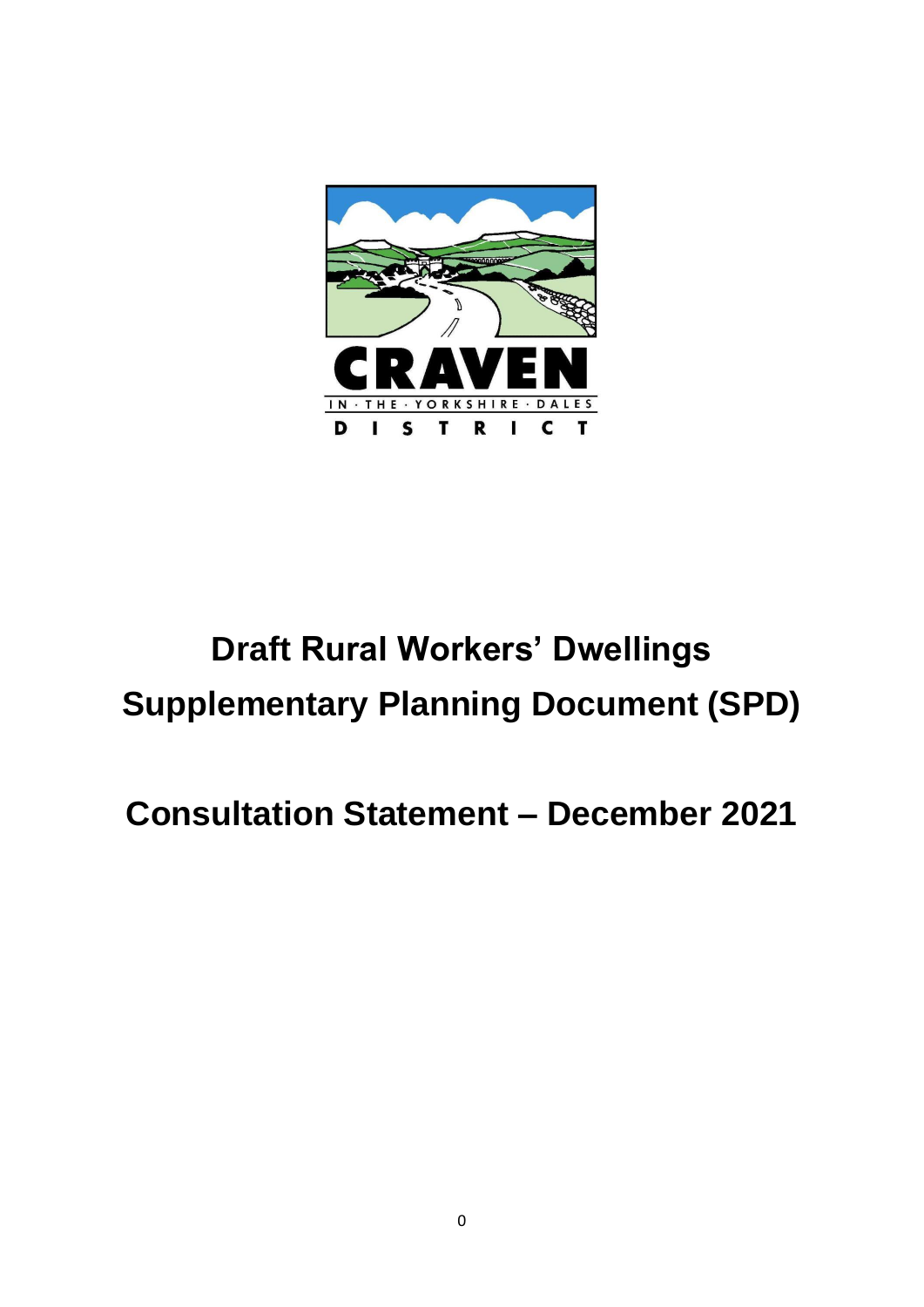### **Introduction**

- 1. Craven District Council has prepared a draft Supplementary Planning Document (SPD) in relation to Rural Workers' Dwellings which provides further guidance on the delivery of this type of housing in the Craven Local Plan area. In accordance with the Town & Country Planning (Local Planning) (England) Regulations 2012 (as amended) and NPPF definitions of SPD's, it adds further detail to help explain the objectives relating to the following policies of the Craven Local Plan (Nov 2019) and, once adopted, forms a material consideration in the determination of relevant planning applications:
	- Policy EC3: Rural Economy
	- Policy SD1: Presumption in favour of sustainable development
	- Policy SD2: Meeting the Challenge of Climate Change
	- Policy SP4: Spatial strategy and housing growth.
	- Policy ENV1: Countryside and Landscape
	- Policy ENV2: Heritage
	- Policy ENV3: Good Design

#### **Purpose of the Consultation Statement**

2. Regulation 12 (a) of the Town and Country Planning (Local Planning) (England) Regulations 2012 (as amended) requires that, before adopting a Supplementary Planning Document, Local Planning Authorities (LPA) should prepare a Consultation Statement. This should include the following information:

(i) The persons the local planning authority consulted when preparing the supplementary planning document;

(ii) A summary of the main issues raised by those persons; and

(iii) How those issues have been addressed in the supplementary planning document.

Regulation 12(b) requires both the consultation statement and the SPD to be made available for the purpose of seeking representations on a draft SPD.

#### **Public Consultation**

- 3. In line with Regulations 12 and 13 of the Town and Country Planning (Local Planning) (England) Regulations 2012 (as amended), and the Council's [Statement](https://www.cravendc.gov.uk/planning/statement-of-community-involvement/)  [of Community Involvement](https://www.cravendc.gov.uk/planning/statement-of-community-involvement/) (SCI) 2018, draft SPDs are subject to two rounds of public consultation. Regulation 12 requires LPAs to invite comments on a draft SPD during a period of public participation. Regulation 13 then requires LPAs to invite representations on a draft SPD over a period of not less than four weeks.
- 4. The first public consultation on the draft Rural Workers' Dwellings SPD ran for a period of four weeks from Monday 13<sup>th</sup> September until Monday 11 October 2021. The first draft SPD was published on the Council's website and comments were invited to be submitted in writing, no later than Monday  $11<sup>th</sup>$  October 2021 either by post or email.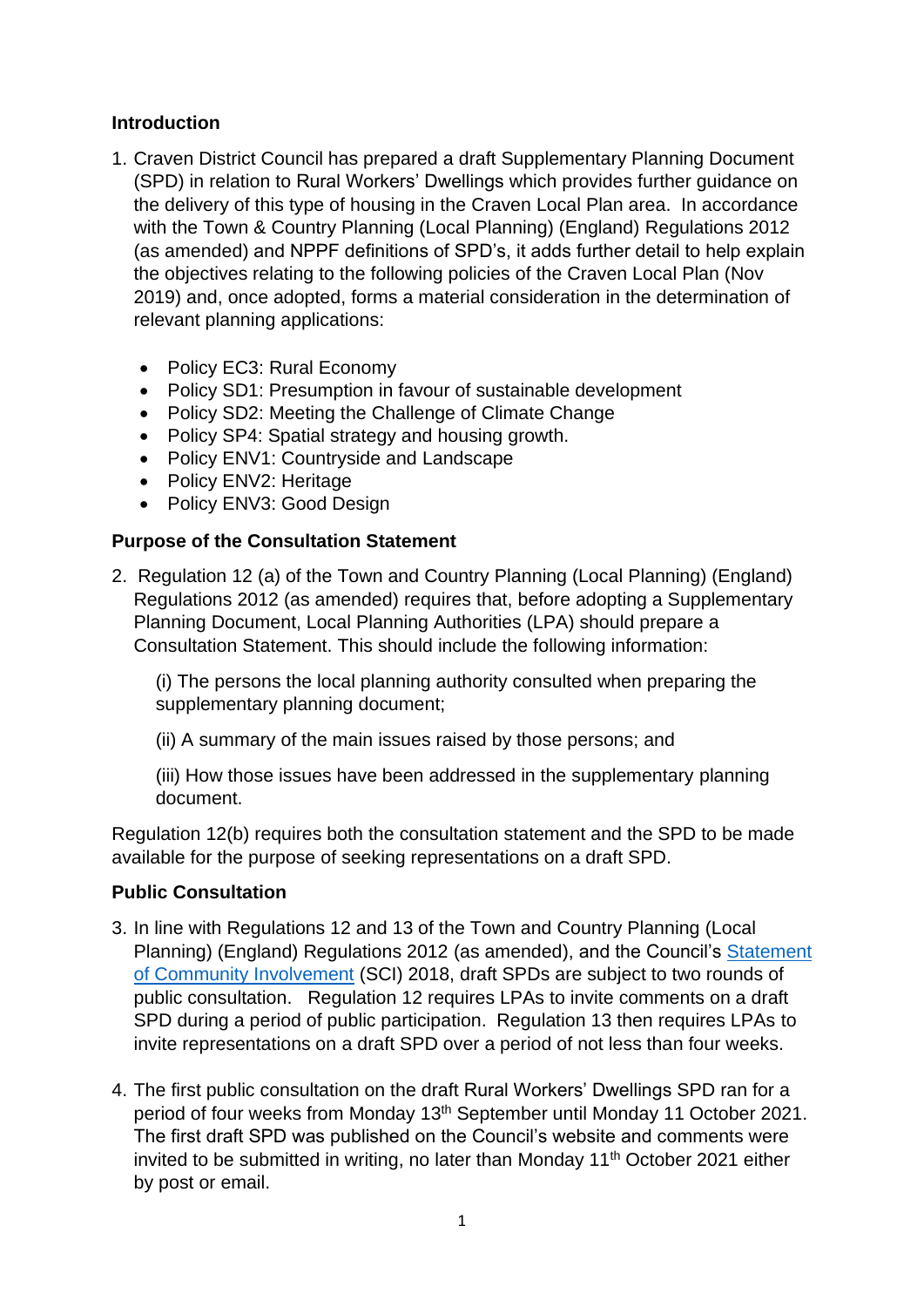- 5. Following this first round of public consultation, representations are invited on a second draft of this SPD over a four-week period from 4<sup>th</sup> January to 1<sup>st</sup> February 2022, in line with Regulation 13 of the Town and Country Planning (Local Planning) (England) Regulations 2012 (as amended).
- 6. The Council has developed a comprehensive local plan consultation database which includes specific and general bodies and individuals for consultation purposes. The [Subscriptions](https://www.cravendc.gov.uk/planning/spatial-planning/subscriptions/) web page [\(www.cravendc.gov.uk/planning/spatial](http://www.cravendc.gov.uk/planning/spatial-planning/subscriptions/)[planning/subscriptions/\)](http://www.cravendc.gov.uk/planning/spatial-planning/subscriptions/) on the Council's website allows individuals and organisations to submit their details and be entered onto the local plan consultation database, via Mailchimp at any time. All contacts within the local plan consultee database were notified of the draft Rural Workers' Dwellings SPD consultation by either postal or electronic mailshot. Consultees include:
	- Specific Consultation Bodies as defined in The Town and Country Planning (Local Planning) (England) Regulations 2012 and amended Regulations, including Town and Parish Councils
	- General Consultation Bodies as defined in The Town and Country Planning (Local Planning) (England) Regulations 2012 and amended Regulations.
	- Individuals that have subscribed to receive details of spatial planning consultations.
- 7. A press release was issued by the Council on  $10<sup>th</sup>$  September 2021. This was subsequently published in the Craven Herald & Pioneer newspaper on Thursday 16<sup>th</sup> September 2021. The consultation was also promoted on social media (Twitter and Facebook). A copy of the press release is included at Appendix 1 to this report.

#### **What issues were raised & How have they been addressed?**

8. A total of 9 representations were received to the public consultation. Table 1 below sets out who submitted the response, a summary of the main issues raised, the Council's response and how the issues raised have been addressed in the SPD together with details of any changes to the SPD, where appropriate.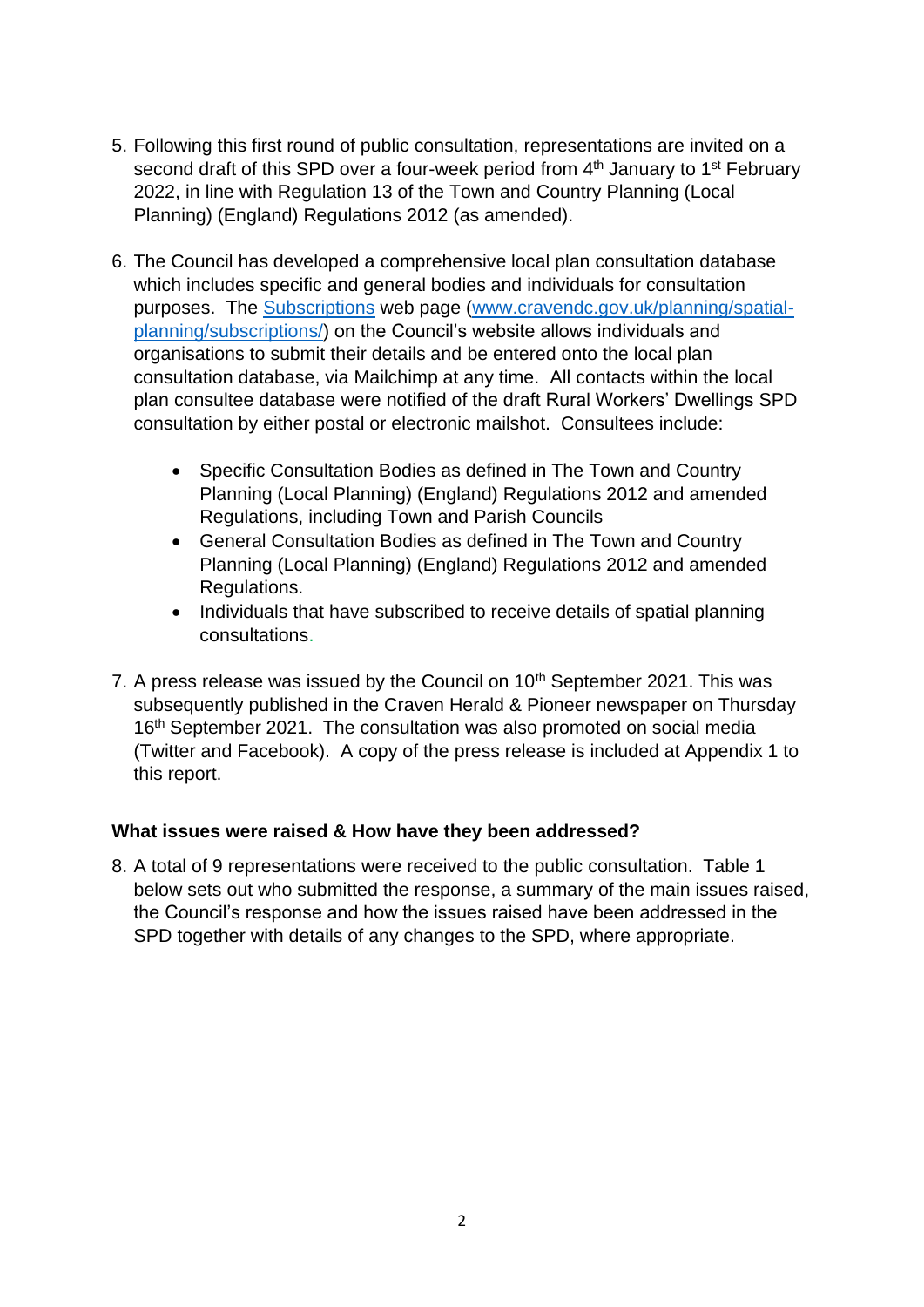Table 1: Summary of the issues raised by respondents, the Council's response and recommended changes to the SPD

| Respondent                         | <b>Summary of issues raised</b>                                                                                                                                                                                                                                                                                                                                                                                                                                                                                                                                                                                                    | <b>Council's response and recommended</b><br>changes to the SPD (shown in bold)                                                                                                                                                                                                                                                                                                                                                                                                                                                                                                                                                                                                                                                                                                                                                                                                                                                                                                      |
|------------------------------------|------------------------------------------------------------------------------------------------------------------------------------------------------------------------------------------------------------------------------------------------------------------------------------------------------------------------------------------------------------------------------------------------------------------------------------------------------------------------------------------------------------------------------------------------------------------------------------------------------------------------------------|--------------------------------------------------------------------------------------------------------------------------------------------------------------------------------------------------------------------------------------------------------------------------------------------------------------------------------------------------------------------------------------------------------------------------------------------------------------------------------------------------------------------------------------------------------------------------------------------------------------------------------------------------------------------------------------------------------------------------------------------------------------------------------------------------------------------------------------------------------------------------------------------------------------------------------------------------------------------------------------|
| Marine<br>Management               | Standard advice regarding marine<br>licensing, marine planning and minerals<br>and waste plans and local aggregate<br>Organisation<br>assessments.                                                                                                                                                                                                                                                                                                                                                                                                                                                                                 | The standard advice is noted.                                                                                                                                                                                                                                                                                                                                                                                                                                                                                                                                                                                                                                                                                                                                                                                                                                                                                                                                                        |
|                                    |                                                                                                                                                                                                                                                                                                                                                                                                                                                                                                                                                                                                                                    | No change to SPD required.                                                                                                                                                                                                                                                                                                                                                                                                                                                                                                                                                                                                                                                                                                                                                                                                                                                                                                                                                           |
| Canal and<br><b>Rivers Trust</b>   | Based on the information available the<br>Trust has no comments to make on the                                                                                                                                                                                                                                                                                                                                                                                                                                                                                                                                                     | 'No comments' response is noted.                                                                                                                                                                                                                                                                                                                                                                                                                                                                                                                                                                                                                                                                                                                                                                                                                                                                                                                                                     |
|                                    | draft document.                                                                                                                                                                                                                                                                                                                                                                                                                                                                                                                                                                                                                    | No change to SPD required.                                                                                                                                                                                                                                                                                                                                                                                                                                                                                                                                                                                                                                                                                                                                                                                                                                                                                                                                                           |
| North<br>Yorkshire<br>Police       | Support for the draft SPD which<br>adequately covers the topic of Designing<br>Out Crime. The draft SPD makes<br>reference to the draft Good Design<br>Guide, which contains a specific section<br>on designing out crime and confirms that<br>this document will be used to appraise<br>any applications for these types of<br>dwellings. It also notes that relevant<br>applications should be accompanied by<br>a Design & Access Statement which<br>should contain details of how the<br>scheme looks to design out crime,                                                                                                     | Positive response noted.<br>No change to SPD required.                                                                                                                                                                                                                                                                                                                                                                                                                                                                                                                                                                                                                                                                                                                                                                                                                                                                                                                               |
| Coal<br>Authority                  | Note that this consultation relates to the<br>draft Rural Workers Dwellings SPD,<br>therefore confirm that the Planning team<br>at the Coal Authority has no specific<br>comments to make on this document.                                                                                                                                                                                                                                                                                                                                                                                                                        | 'No comments' response is noted.<br>No change to SPD required.                                                                                                                                                                                                                                                                                                                                                                                                                                                                                                                                                                                                                                                                                                                                                                                                                                                                                                                       |
| Yorkshire<br><b>Wildlife Trust</b> | It is essential that any conversions are<br>undertaken sympathetically, in order to<br>ensure that they can continue to be used<br>by wildlife post conversion. If impacts on<br>wildlife are identified, the mitigation<br>hierarchy will apply, where impacts are<br>firstly avoided, before mitigation and<br>compensation are applied. Licences<br>from Natural England may be necessary<br>should impacts to bat roosts be<br>unavoidable.<br>The potential impact of light pollution of<br>building conversions on nocturnal wildlife<br>should also be taken into consideration<br>in the planning decision making process. | The draft SPD deals primarily with providing<br>advice to interested parties about how to<br>ensure an application for a rural worker's<br>dwelling is functionally and financially<br>justified (as set out in local plan policy EC3<br>(d) and the PPG).<br>The draft SPD also provides further detail<br>on how applications for rural workers'<br>dwellings can comply with policies ENV1:<br>Countryside and Landscape, ENV2:<br>Heritage and ENV3: Design, but does not<br>preclude the need for applicants to fully<br>consider and comply with all other relevant<br>local plan policies.<br>With regards to the concerns set out in the<br>representation, applicants would need to<br>have regard to ENV4: Biodiversity, criterion<br>a) iii), which aims to avoid the loss of, and<br>encourage the recovery or enhancement of<br>ecological networks, habitats and species.<br>As such if wildlife is identified at a proposed<br>site, the Council will ensure that the |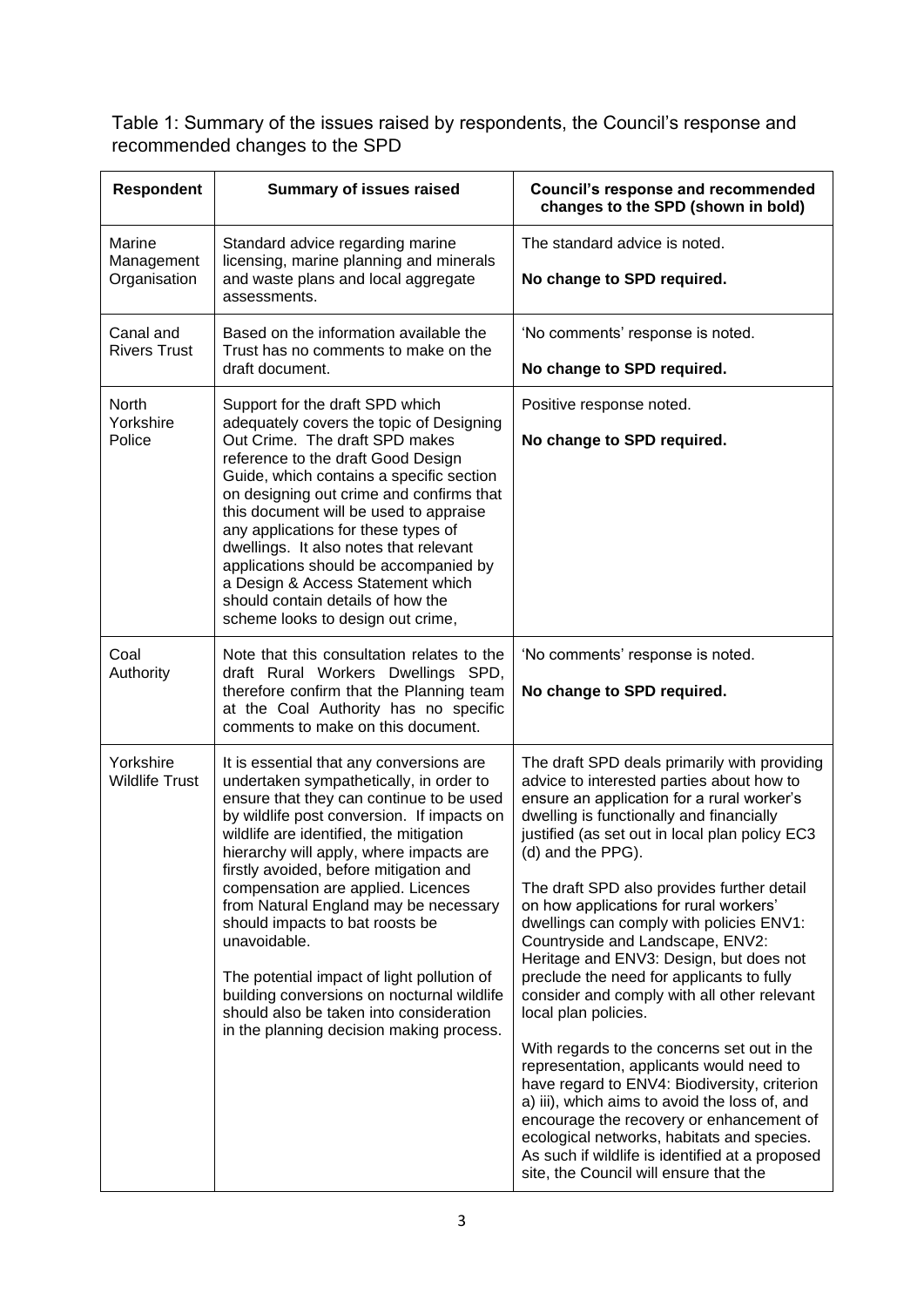| <b>Respondent</b>            | <b>Summary of issues raised</b>                                                                                                                                                                                                                                              | <b>Council's response and recommended</b><br>changes to the SPD (shown in bold)                                                                                                                                                                                                                                                                                                                                                                                                                                                                                                |
|------------------------------|------------------------------------------------------------------------------------------------------------------------------------------------------------------------------------------------------------------------------------------------------------------------------|--------------------------------------------------------------------------------------------------------------------------------------------------------------------------------------------------------------------------------------------------------------------------------------------------------------------------------------------------------------------------------------------------------------------------------------------------------------------------------------------------------------------------------------------------------------------------------|
|                              |                                                                                                                                                                                                                                                                              | necessary and appropriate surveys are<br>undertaken and where necessary, the<br>mitigation hierarchy is suitably applied.                                                                                                                                                                                                                                                                                                                                                                                                                                                      |
|                              |                                                                                                                                                                                                                                                                              | Applicants would also need to consider the<br>effects of any potential light pollution which<br>may arise from the development, and<br>mitigate accordingly, in accordance with<br>ENV1: Countryside and Landscape,<br>criterion f).                                                                                                                                                                                                                                                                                                                                           |
|                              |                                                                                                                                                                                                                                                                              | Therefore, the application of relevant<br>adopted local plan policies to proposals for<br>rural workers' dwellings would take into<br>account issues such as impact on wildlife<br>and light pollution where appropriate. It is<br>not the role of this SPD to provide further<br>guidance on these specific policy areas, but<br>to provide guidance on the principle policy<br>of EC3: Rural Economy.                                                                                                                                                                        |
|                              |                                                                                                                                                                                                                                                                              | No change to SPD required.                                                                                                                                                                                                                                                                                                                                                                                                                                                                                                                                                     |
| Strategic<br>Housing,<br>CDC | Planning restrictions:<br>SPD doesn't discuss what would happen<br>once an occupancy restriction is<br>removed. Possibility that the home<br>would then be entirely unrestricted and<br>be vulnerable to sale on the open<br>market.                                         | Planning restrictions:<br>The draft SPD provides information from<br>paragraphs 3.9.0 to 3.10.2 which reflects<br>existing DM processes regarding applying<br>and removing occupancy restrictions where<br>a justified case has been presented by the<br>applicant.                                                                                                                                                                                                                                                                                                            |
|                              | Request that the SPD introduces a<br>secondary restriction, to apply if the rural<br>worker restriction were to be removed, to<br>offer the opportunity for the home to be<br>used to meet some other local housing<br>need (before it could be sold on the<br>open market). | These processes recommend that<br>appropriate marketing of these types of<br>properties should be carried out over a 12-<br>month period in the local area (6 months<br>within the existing and adjoining parish and,<br>if the property has not sold, a further 6<br>months in the wider local planning authority<br>area). If DM are satisfied that, following this<br>extensive marketing process, a suitable<br>buyer cannot be found, then it can be<br>justified in removing the occupancy<br>condition. This is standard practice across<br>local planning authorities. |
|                              |                                                                                                                                                                                                                                                                              | Imposing a secondary restriction were the<br>first restriction to be removed, to offer the<br>redundant rural worker's dwelling to people<br>in other types of local housing need, would<br>have to be justified by a parent policy in the<br>local plan. Information provided in an SPD<br>can only be based on, and supplement<br>current policy requirements and current DM<br>practise. New policy requirements cannot<br>be introduced via an SPD.                                                                                                                        |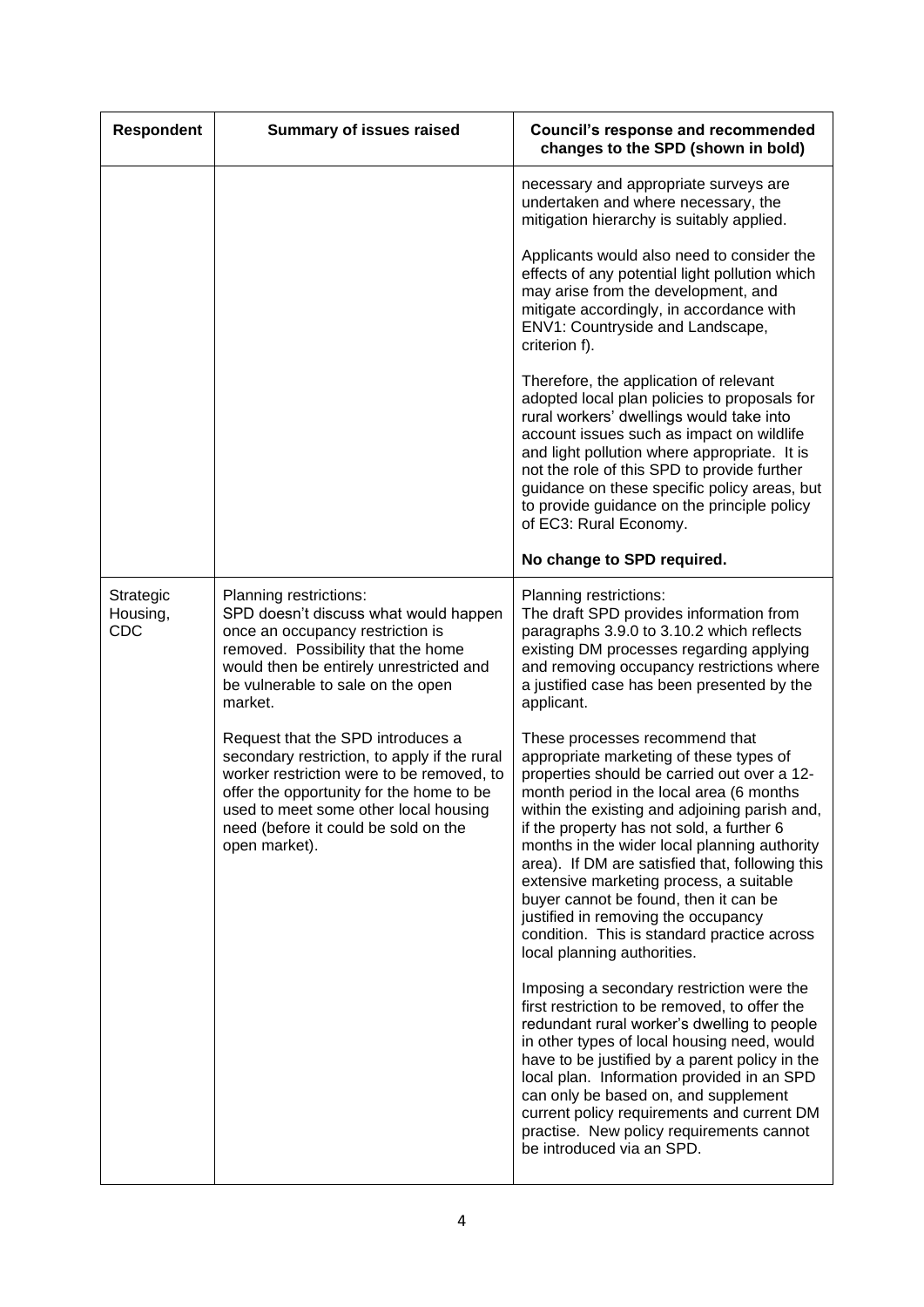| Respondent         | <b>Summary of issues raised</b>                                                                                                                                                                                                                                                                                                                                                                                                                                             | <b>Council's response and recommended</b><br>changes to the SPD (shown in bold)                                                                                                                                                                                                                                                                                                                                                                                                                                                                                                                                                                                   |
|--------------------|-----------------------------------------------------------------------------------------------------------------------------------------------------------------------------------------------------------------------------------------------------------------------------------------------------------------------------------------------------------------------------------------------------------------------------------------------------------------------------|-------------------------------------------------------------------------------------------------------------------------------------------------------------------------------------------------------------------------------------------------------------------------------------------------------------------------------------------------------------------------------------------------------------------------------------------------------------------------------------------------------------------------------------------------------------------------------------------------------------------------------------------------------------------|
|                    |                                                                                                                                                                                                                                                                                                                                                                                                                                                                             | No change to SPD required.                                                                                                                                                                                                                                                                                                                                                                                                                                                                                                                                                                                                                                        |
|                    | Size:<br>The SPD argues that the size of the<br>home should be "appropriateto ensure<br>continued affordability" (paragraph<br>2.8.3). However, the SPD does not<br>quantify this size. Suggest that an upper<br>size limit be explicitly set out in the SPD<br>to ensure that rural workers' dwellings<br>are not disproportionately large.                                                                                                                                | Size:<br>Similarly, an upper size limit for rural<br>workers' dwellings could not be explicitly<br>set out in the SPD as it would require a<br>parent policy 'hook' in the local plan, of<br>which there currently is none. As noted<br>above, SPD cannot introduce new policy<br>requirements.<br>No change to SPD required.                                                                                                                                                                                                                                                                                                                                     |
| Rural<br>Solutions | Principle of Rural Worker's Dwellings:<br>Support for replacement or new build<br>dwellings for rural worker "at or near" the<br>location of the rural enterprise<br>(paragraph 2.3.1). Allows for the<br>dwelling constructed to be appropriate to<br>the individual and nature of rural                                                                                                                                                                                   | Principle of Rural Workers' Dwellings:<br>Support is noted with regards to the SPD's<br>statement that these types of development<br>should be "at or near" the location of the<br>rural enterprise, and that they may be<br>replacement dwellings or new build.                                                                                                                                                                                                                                                                                                                                                                                                  |
|                    | enterprise.                                                                                                                                                                                                                                                                                                                                                                                                                                                                 | No change to SPD required.                                                                                                                                                                                                                                                                                                                                                                                                                                                                                                                                                                                                                                        |
|                    | Defining Functional 'Need':<br>Scope of acceptable rural business<br>remains limited (paragraphs 2.4.1 and<br>2.4.2). In order to best comply with<br>Paragraphs 84 and 85 of the National<br>Planning Policy Framework, request<br>proactive and positive guidance as to<br>how 'non essential' rural worker<br>dwellings would be delivered. Such<br>would support rural diversification and<br>more viable land uses in rural areas.                                     | Defining Functional Need:<br>Paragraphs 84 and 85 in the NPPF sets out<br>support for proposals which meet local<br>business and community needs in rural<br>areas. Local plan policy EC3: Rural<br>Economy is considered to conform to the<br>NPPF in this respect by requiring a rural<br>workers' dwelling to be justified on<br>functional and financial grounds. Proposals<br>for dwellings in the open countryside that<br>are not considered essential for rural<br>workers will be assessed against local plan<br>policy SP4, specifically part K of that policy<br>which sets out limited circumstances within<br>which such dwellings would be allowed. |
|                    |                                                                                                                                                                                                                                                                                                                                                                                                                                                                             | No change to SPD required.                                                                                                                                                                                                                                                                                                                                                                                                                                                                                                                                                                                                                                        |
|                    | Defining Financial 'Need':<br>Paragraph 2.5.1 states that the financial<br>need for a Rural Worker's Dwelling is to<br>be assessed by:<br>• "the degree to which there is<br>confidence that the enterprise will<br>remain viable for the foreseeable future;<br>• Whether the provision of an additional<br>dwelling on site is essential for the<br>continued viability of a farming business<br>through the farm succession process;"<br>Not all rural workers and rural | Defining Financial Need:<br>The quote at paragraph 2.5.1 in the SPD is<br>taken directly from national Planning Policy<br>Guidance (PPG). As such it cannot be<br>altered by this SPD. Criterion d) of policy<br>EC3 enables farm, forestry and other land<br>based businesses to build the new and<br>replacement buildings needed where they<br>are fully justified on functional and financial<br>grounds. Paragraph 1.2.1 the SPD defines<br>a rural worker's dwelling as "a new build<br>dwelling, or one created by replacing an<br>existing building, that is needed to house a                                                                            |
|                    | enterprises are farms and associated<br>farm workers. Suggest that the policy<br>guidance refers to rural businesses in a                                                                                                                                                                                                                                                                                                                                                   | rural worker associated with farm, forestry<br>and other land-based businesses. The<br>term 'land-based businesses' relates to                                                                                                                                                                                                                                                                                                                                                                                                                                                                                                                                    |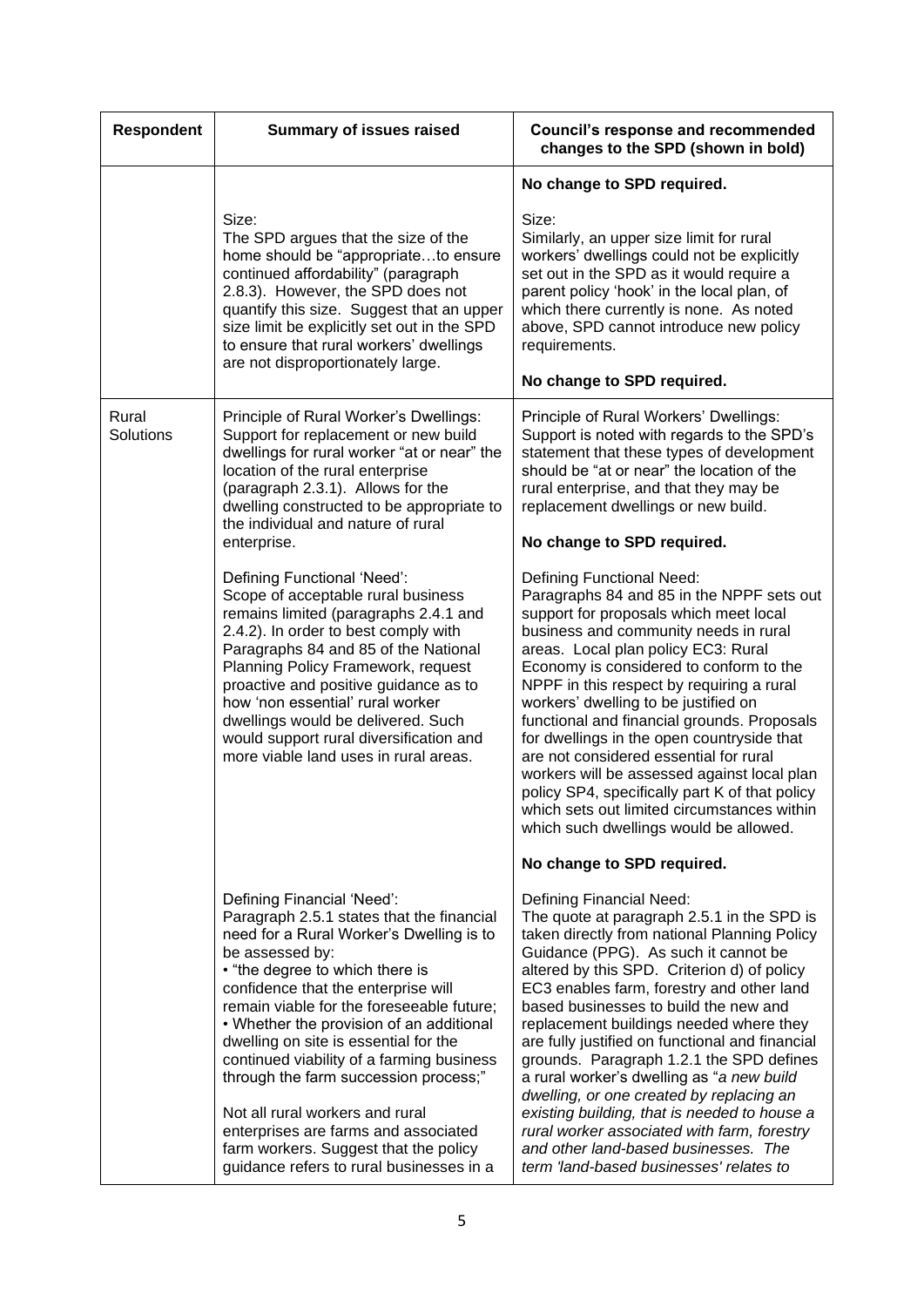| Respondent | <b>Summary of issues raised</b>                                                                                                                                                                                                                                                                                                                                                                                                                                                                                                                                                                                                                                                                                  | <b>Council's response and recommended</b><br>changes to the SPD (shown in bold)                                                                                                                                                                                                                                                                                                                                                                                                                                                                                                                                                                                                                                                                                                                                                                                                                                                                                                                                                                                                                                   |
|------------|------------------------------------------------------------------------------------------------------------------------------------------------------------------------------------------------------------------------------------------------------------------------------------------------------------------------------------------------------------------------------------------------------------------------------------------------------------------------------------------------------------------------------------------------------------------------------------------------------------------------------------------------------------------------------------------------------------------|-------------------------------------------------------------------------------------------------------------------------------------------------------------------------------------------------------------------------------------------------------------------------------------------------------------------------------------------------------------------------------------------------------------------------------------------------------------------------------------------------------------------------------------------------------------------------------------------------------------------------------------------------------------------------------------------------------------------------------------------------------------------------------------------------------------------------------------------------------------------------------------------------------------------------------------------------------------------------------------------------------------------------------------------------------------------------------------------------------------------|
|            | broader sense, instead of farm<br>businesses.                                                                                                                                                                                                                                                                                                                                                                                                                                                                                                                                                                                                                                                                    | farming and industries connected to the<br>land and environment, including<br>horticulture, food production, conservation,<br>landscaping and equine uses. Within this<br>SPD farm, forestry and land-based<br>businesses are collectively referred to as 'a<br>rural enterprise".                                                                                                                                                                                                                                                                                                                                                                                                                                                                                                                                                                                                                                                                                                                                                                                                                                |
|            |                                                                                                                                                                                                                                                                                                                                                                                                                                                                                                                                                                                                                                                                                                                  | The draft SPD provides further guidance to<br>policy EC3 in defining what is meant by a<br>rural workers' dwellings, which is a new<br>dwelling that is needed to house a rural<br>worker associated with farm, forestry and<br>land based businesses. It is considered,<br>therefore that policy EC3 and the SPD does<br>relate to rural businesses/enterprises in the<br>broader sense and is not just restricted to<br>farm businesses.                                                                                                                                                                                                                                                                                                                                                                                                                                                                                                                                                                                                                                                                        |
|            |                                                                                                                                                                                                                                                                                                                                                                                                                                                                                                                                                                                                                                                                                                                  | No change to SPD required.                                                                                                                                                                                                                                                                                                                                                                                                                                                                                                                                                                                                                                                                                                                                                                                                                                                                                                                                                                                                                                                                                        |
|            | Paragraph 2.5.2 requires a detailed<br>business plan to be submitted to<br>demonstrate future financial viability.<br>Agree with the base premise, but<br>request that clearer guidance is set out<br>as to the threshold of viability to make it<br>simpler to discern development viability<br>at an earlier stage.                                                                                                                                                                                                                                                                                                                                                                                            | Setting a threshold of viability would be<br>difficult for these types of applications as it<br>cannot be standardised. Viability will be<br>different for different size rural enterprises<br>as well as the type of rural business. A<br>standardised threshold would not therefore<br>cater for all situations.<br>No change to SPD required.                                                                                                                                                                                                                                                                                                                                                                                                                                                                                                                                                                                                                                                                                                                                                                  |
|            | <b>Design Considerations:</b><br>Support for paragraphs 2.6.1-2.8.0<br>which emphasise the importance of rural<br>worker dwelling's minimising impacts on<br>rural areas- namely in visual impacts,<br>heritage impacts and design<br>considerations.<br>Paragraph 2.8.3 states that temporary<br>dwellings should be complementary to<br>the design of any existing dwellings to<br>minimise visual impacts. These<br>residences (such as caravans and<br>cabins) are usually modular in design,<br>and thus have little capacity for design<br>modifications. Object to this requirement<br>due to it's potential to render temporary<br>accommodation unviable to act as<br>accommodation for a rural worker. | <b>Design Considerations:</b><br>Support is noted for the design<br>considerations at paras $2.6.1 - 2.8.0$ in the<br>SPD.<br>With regards to paragraph 2.8.3, the text<br>refers to criterion b) of policy ENV3 and<br>states that "the scale, height and massing<br>of the rural worker's dwelling should respect<br>the setting and be complimentary to the<br>existing, surrounding buildings". This<br>criterion does not deal with the physical<br>design of such dwellings. The intention of<br>the criterion b) (which is expanded on in<br>paragraph 2.8.3 of the SPD) is to ensure<br>that overly large and obtrusive new builds<br>(either permanent or temporary) are<br>avoided, and that new builds should fit in, in<br>terms of their scale, height and massing,<br>with the surrounding built form. Paragraph<br>2.8.3 does not state that temporary<br>dwellings should be complementary to the<br>design of any existing dwellings to minimise<br>visual impacts. It does state that 'any new<br>or temporary dwelling should be visually as<br>well as functionally related to the main rural |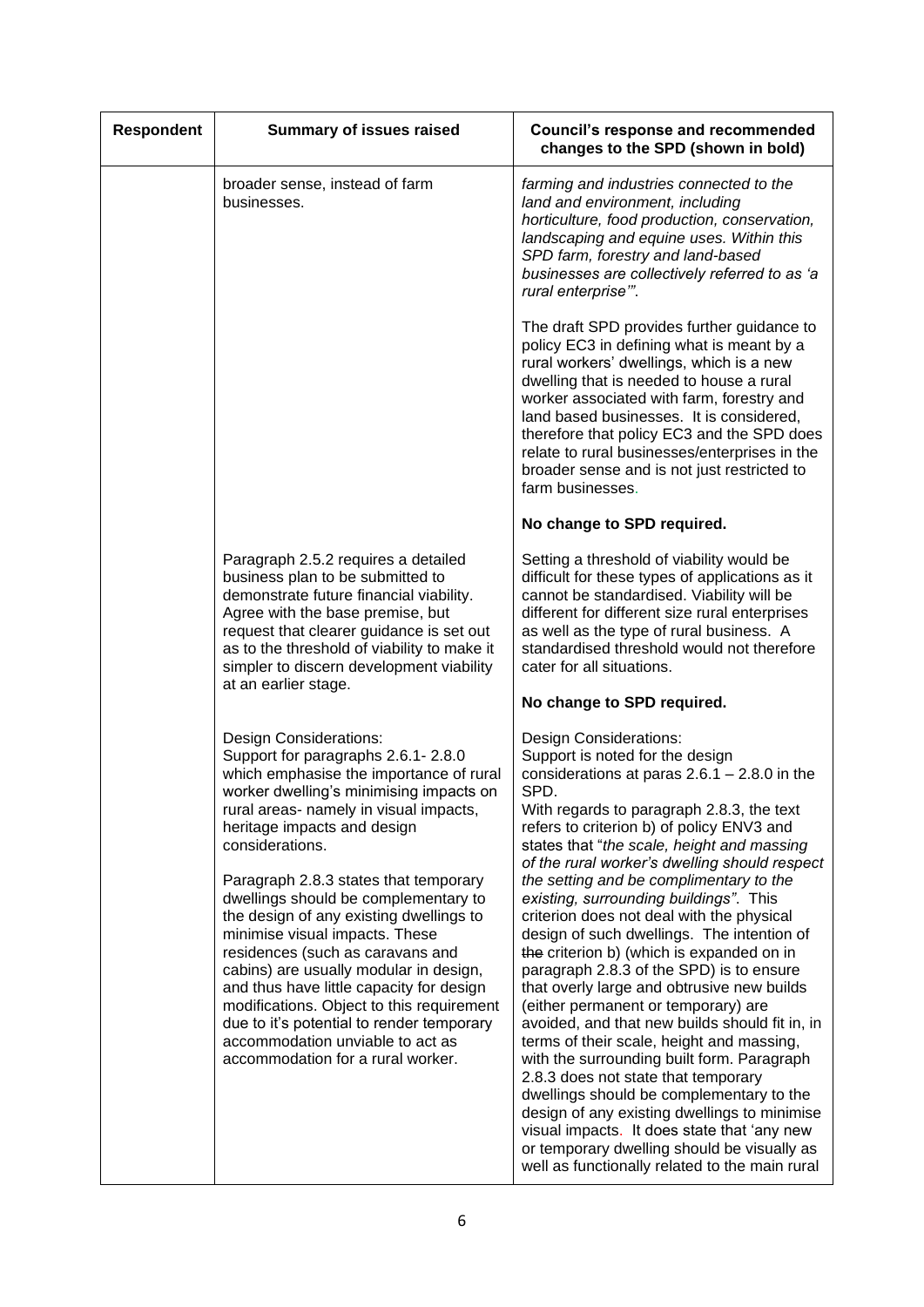| <b>Summary of issues raised</b>                                                                                                                                                                                                                                                                                                                                                                                                                                                                                                                                                                                                                                                         | <b>Council's response and recommended</b><br>changes to the SPD (shown in bold)                                                                                                                                                                                                                                                                                                                                                                                                                                                                                                                                                                                                                                                                                                                                                                                   |
|-----------------------------------------------------------------------------------------------------------------------------------------------------------------------------------------------------------------------------------------------------------------------------------------------------------------------------------------------------------------------------------------------------------------------------------------------------------------------------------------------------------------------------------------------------------------------------------------------------------------------------------------------------------------------------------------|-------------------------------------------------------------------------------------------------------------------------------------------------------------------------------------------------------------------------------------------------------------------------------------------------------------------------------------------------------------------------------------------------------------------------------------------------------------------------------------------------------------------------------------------------------------------------------------------------------------------------------------------------------------------------------------------------------------------------------------------------------------------------------------------------------------------------------------------------------------------|
|                                                                                                                                                                                                                                                                                                                                                                                                                                                                                                                                                                                                                                                                                         | enterprise's buildings'. As the full<br>representation rightly points out, temporary<br>accommodation for rural workers can often<br>be in the form of caravans, and as these<br>are usually modest in size, they should<br>comply with ENV3 b) in terms of their<br>'scale, height and massing'.                                                                                                                                                                                                                                                                                                                                                                                                                                                                                                                                                                 |
|                                                                                                                                                                                                                                                                                                                                                                                                                                                                                                                                                                                                                                                                                         | No change to SPD required.                                                                                                                                                                                                                                                                                                                                                                                                                                                                                                                                                                                                                                                                                                                                                                                                                                        |
| <b>Occupancy Restrictions:</b><br>Agree with paragraphs 3.2.1 - 3.10.2,<br>bar paragraph 3.9.3.                                                                                                                                                                                                                                                                                                                                                                                                                                                                                                                                                                                         | Occupancy restrictions:<br>Support is noted for paragraphs 3.2.1 -<br>3.10.2 (barring paragraph 3.9.3).                                                                                                                                                                                                                                                                                                                                                                                                                                                                                                                                                                                                                                                                                                                                                           |
| Object to points made in paragraph 3.9.3<br>regarding application of occupancy<br>conditions on all other existing dwellings<br>at the rural enterprise to ensure they are<br>not able to be severed from the rural<br>enterprise for which an operational need                                                                                                                                                                                                                                                                                                                                                                                                                         | Paragraph 3.9.3 is clear that the LPA may<br>additionally impose occupancy restrictions<br>on all other existing dwellings at the rural<br>enterprise if the rural workers' dwelling is<br>not the sole dwelling on the rural enterprise.<br>(emphasis added).                                                                                                                                                                                                                                                                                                                                                                                                                                                                                                                                                                                                    |
| such an excessive measure in local or<br>national planning policy.                                                                                                                                                                                                                                                                                                                                                                                                                                                                                                                                                                                                                      | The LPA does not therefore apply<br>occupancy restrictions to all rural workers'<br>dwellings, rather they are applied on a case<br>by case basis and any new rural worker's<br>dwelling is assessed on the basis of what is<br>the existing position at the rural enterprise<br>in question. The SPD sets out that there<br>should be adequate justification for a rural<br>worker's dwelling and any existing<br>dwellings must be taken into consideration<br>before that justification can be made.                                                                                                                                                                                                                                                                                                                                                           |
|                                                                                                                                                                                                                                                                                                                                                                                                                                                                                                                                                                                                                                                                                         | No change to SPD required.                                                                                                                                                                                                                                                                                                                                                                                                                                                                                                                                                                                                                                                                                                                                                                                                                                        |
| <b>Permitted Development Rights:</b><br>Object to paragraph 3.11.1 regarding<br>removal of Permitted Development<br>Rights to ensure a rural worker dwelling<br>will remain an "appropriate size which<br>would contribute towards continued<br>affordability." No local or national policy<br>justification, and no clear explanation of<br>when Permitted Development Rights<br>would be removed.<br>This approach would prevent the<br>'reasonable expansion' of a rural<br>worker's home to accommodate a<br>growing family. The existing occupancy<br>condition would ensure the dwelling<br>remains affordable to a rural worker, due<br>to being occupied by such an individual. | <b>Permitted Development Rights:</b><br>Paragraph 3.11.1 states that once a rural<br>worker's dwelling has been granted<br>planning permission, it may be necessary to<br>remove permitted development rights<br>(emphasis added). The aim of this<br>approach is to ensure they remain an<br>appropriate size which would contribute<br>towards continued affordability. The draft<br>SPD does not state that PD rights will be<br>removed in all cases. Paragraph 3.11.2<br>states that the Council will consider the<br>removal of such permitted development<br>rights on a case by case basis.<br>In cases where PD rights have been<br>removed from a rural workers' dwelling, it<br>may be useful for the SPD to set out the<br>basis on which further extensions may be<br>allowed to rural workers' dwellings. This<br>may be in cases where it has been |
|                                                                                                                                                                                                                                                                                                                                                                                                                                                                                                                                                                                                                                                                                         | has been identified. No justification for                                                                                                                                                                                                                                                                                                                                                                                                                                                                                                                                                                                                                                                                                                                                                                                                                         |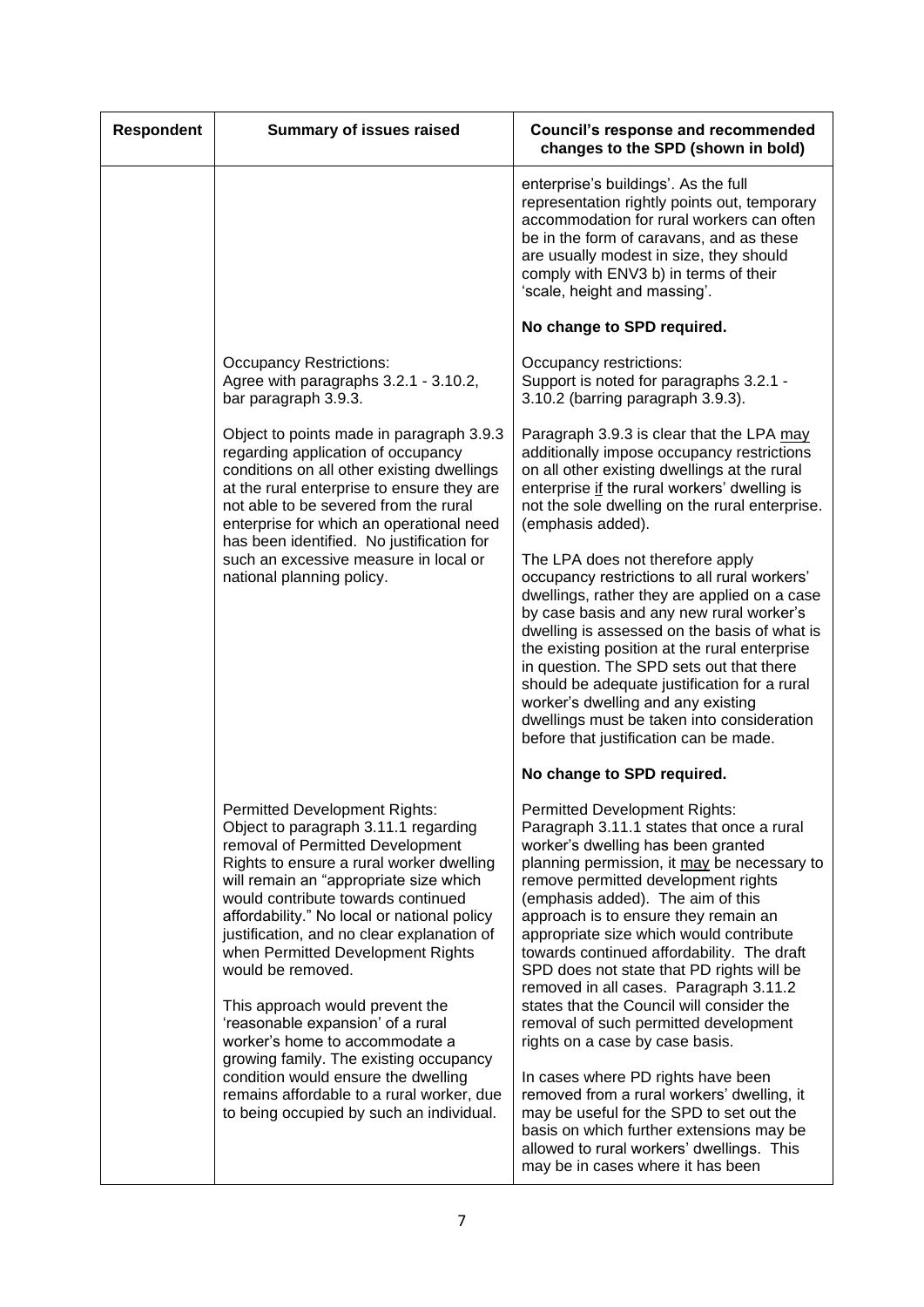| Respondent | <b>Summary of issues raised</b>                                                                                                                                                                                                                                                         | <b>Council's response and recommended</b><br>changes to the SPD (shown in bold)                                                                                                                                                                                                                                                                                                                                                                                                                          |
|------------|-----------------------------------------------------------------------------------------------------------------------------------------------------------------------------------------------------------------------------------------------------------------------------------------|----------------------------------------------------------------------------------------------------------------------------------------------------------------------------------------------------------------------------------------------------------------------------------------------------------------------------------------------------------------------------------------------------------------------------------------------------------------------------------------------------------|
|            |                                                                                                                                                                                                                                                                                         | demonstrated that there was a functional<br>need for the rural worker's dwelling to be<br>extended to ensure the dwelling could<br>continue to effectively be used as such into<br>the long-term.                                                                                                                                                                                                                                                                                                        |
|            |                                                                                                                                                                                                                                                                                         | Change to SPD as follows: Add the<br>following text as a new paragraph at<br>3.11.3:                                                                                                                                                                                                                                                                                                                                                                                                                     |
|            |                                                                                                                                                                                                                                                                                         | "3.11.1 Once a rural worker's dwelling has<br>been granted planning permission, i.e. it<br>has been functionally and financially<br>justified through the planning application<br>process, it may be necessary to remove<br>permitted development rights. As the<br>purpose of these dwellings is to house a<br>rural worker in perpetuity, the removal of<br>permitted development rights would ensure<br>they remain an appropriate size which<br>would contribute towards continued<br>affordability. |
|            |                                                                                                                                                                                                                                                                                         | 3.11.2 The Council will consider the<br>removal of such permitted development<br>rights on a case by case basis.                                                                                                                                                                                                                                                                                                                                                                                         |
|            |                                                                                                                                                                                                                                                                                         | 3.11.3 Where permitted development<br>rights are removed, any future<br>extensions to a rural worker's dwelling<br>will only be considered to be acceptable<br>where it has been demonstrated that<br>there is a functional need for the rural<br>worker's dwelling to be extended to<br>ensure the dwelling can continue to<br>effectively be used as such into the<br>long-term."                                                                                                                      |
|            | <b>Agricultural Dwelling Supplementary</b><br>Information form:<br>Support for provision, at Appendix 1, of<br>the Agricultural Dwelling Supplementary<br>Information Form. Form is suitably<br>stringent for discerning whether a<br>dwelling is needed for an agricultural<br>worker. | <b>Agricultural Dwelling Supplementary</b><br>Information form:<br>Support is noted for the Agricultural<br>Dwelling Supplementary Information form<br>set out at Appendix 1. This form is<br>currently part of the local list of validation<br>requirements set out by the LPA.                                                                                                                                                                                                                         |
|            |                                                                                                                                                                                                                                                                                         | No change to SPD required.                                                                                                                                                                                                                                                                                                                                                                                                                                                                               |
|            | Request further guidance on the forms<br>to be used for non-agricultural rural<br>businesses which provide reassurance<br>that these businesses would be given<br>due consideration in facilitating rural<br>worker dwellings.                                                          | Appendix 2 of the draft SPD sets out a<br>stepped approach to preparing and<br>submitting a planning application for a rural<br>worker's dwelling, including listing<br>supporting documents which are commonly<br>required to accompany the application. The<br><b>Agricultural Dwelling Supplementary</b><br>Information form is included in this list.                                                                                                                                                |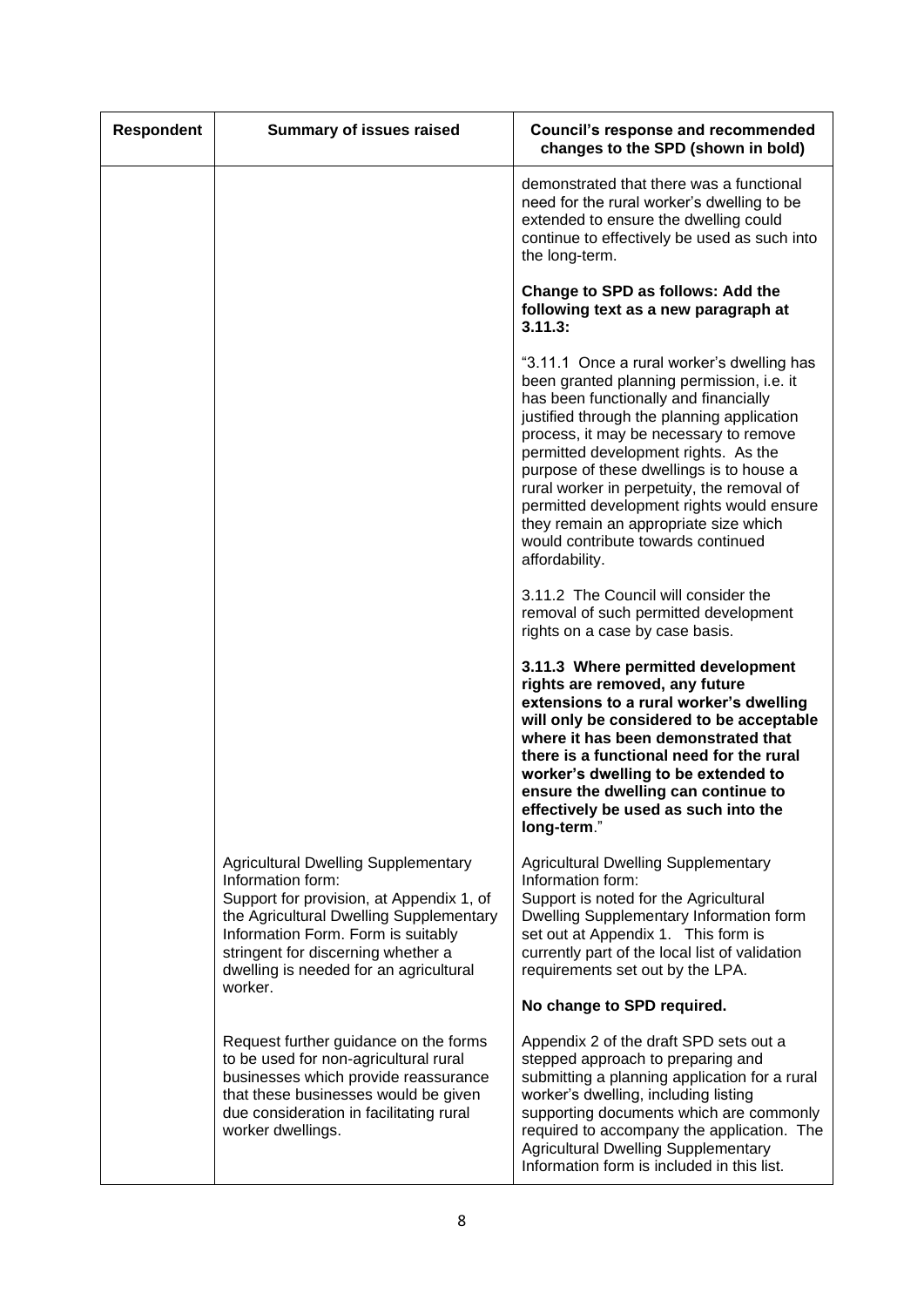| <b>Respondent</b>              | <b>Summary of issues raised</b>                                                                                                                                                             | <b>Council's response and recommended</b><br>changes to the SPD (shown in bold)                                                                                                                                                                                                                                                                                                                                                                                                                                                                                                                                                    |
|--------------------------------|---------------------------------------------------------------------------------------------------------------------------------------------------------------------------------------------|------------------------------------------------------------------------------------------------------------------------------------------------------------------------------------------------------------------------------------------------------------------------------------------------------------------------------------------------------------------------------------------------------------------------------------------------------------------------------------------------------------------------------------------------------------------------------------------------------------------------------------|
|                                |                                                                                                                                                                                             | Appendix 2 also states that 'For other rural<br>dwellings, it is highly desirable that<br>information is provided in response to<br>questions 5 to 10 of the ADSIF (see paras<br>3.3.8 to 3.3.11 of the SPD).' Therefore, the<br>SPD encourages that similar information is<br>provided when rural workers' dwellings are<br>proposed that are associated with other<br>rural enterprises, as set out in the definition<br>of rural workers' dwellings provided in para<br>1.2.1 of the draft SPD.                                                                                                                                 |
|                                |                                                                                                                                                                                             | It is relevant to note that the LPA has<br>recently consulted on its local list of<br>validation requirements. It would have<br>been suitable for the representor to request<br>similar forms for rural workers' dwellings<br>connected with other rural enterprises via<br>that consultation process.                                                                                                                                                                                                                                                                                                                             |
|                                |                                                                                                                                                                                             | The SPD sets out at the end of Appendix 2<br>that 'The local validation requirements<br>referred to in this SPD were published by<br>the Council on 1st September 2020. It<br>should be noted that the Council has a<br>requirement to review local validation lists<br>at least every two years, therefore users of<br>this SPD should refer to the most up to date<br>local validation requirements published on<br>the Council's website at<br>https://www.cravendc.gov.uk/planning/plan<br>ning-applications-and-notifications/national-<br>and-local-planning-validation-<br>requirements/local-information-<br>requirements/ |
|                                |                                                                                                                                                                                             | No change to SPD required.                                                                                                                                                                                                                                                                                                                                                                                                                                                                                                                                                                                                         |
| <b>CPRE North</b><br>Yorkshire | Support for SPD which explains the<br>relevant policies, enabling both the<br>public and potential developers to<br>understand the Council's intentions of<br>how the policies should work. | Positive response noted.<br>No change to SPD required.                                                                                                                                                                                                                                                                                                                                                                                                                                                                                                                                                                             |
| <b>Historic</b><br>England     | Unable to respond to the consultation on<br>this occasion.                                                                                                                                  | 'Unable to respond' comment is noted.<br>No change to SPD required.                                                                                                                                                                                                                                                                                                                                                                                                                                                                                                                                                                |